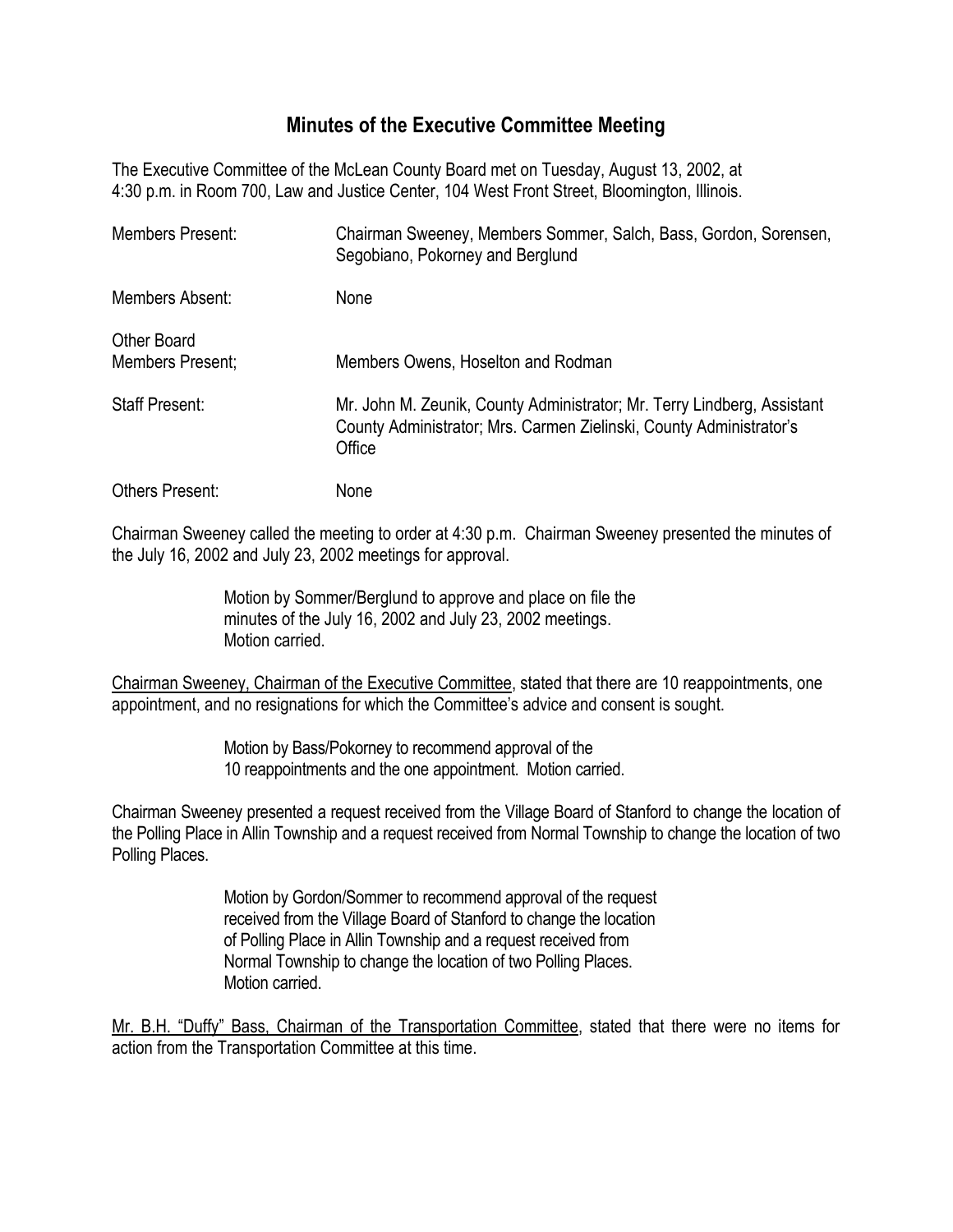Minutes of the Executive Committee Meeting August 13, 2002 Page Two

Mr. Matt Sorensen, Chairman, Finance Committee, presented a request for approval of an Emergency Appropriation Ordinance Amending the McLean County Fiscal Year 2002 General Fund Adopted Budget. Mr. Sorensen stated that this ordinance represented the action taken by the County Board in July asking County officials and appointed department heads to reduce General Fund budgeted expenditures to more closely reflect projected General Fund revenues. Mr. Sorensen noted that the list displays a short fall from the goal. The Finance Committee is diligently working to bring those departments that weren't able to initially reach the set goal into compliance.

> Motion by Sorensen/Salch to recommend approval of an Emergency Appropriation Ordinance Amending the McLean County Fiscal Year 2002 General Fund Adopted Budget.

Mr. Segobiano was surprised that some departments were able to meet the set goals and others were not. Mr. Sorensen stated that the Finance Committee had the same concerns. The Finance Committee recommended that the following actions be approved. First, accept the \$613,617.00 budget cuts achieved and forward the amendments to the Executive Committee. Second, send Thank you letters to the departments that reached the set goal. Third, send letters to those departments that did not reach the set goal asking why they weren't able to meet the goal as directed.

Mr. Sommer thought that it wasn't mandated that the departments meet the set goals. Mr. Sorensen answered the County Board passed a Resolution to change the County budget by \$686,350.00 at the July 23, 2002 meeting. The required reduction per department was specified by the Administrator's Office. Mr. Sorensen will keep the Committee advised of the situation.

Motion carried.

Mr. Sorensen presented a request for approval of Amendments to the Resolution Authorizing and Directing the McLean County Auditor to Establish Methods and Procedures for Reporting and Accounting of Fixed Assets, As Amended – County Auditor's Office

> Motion by Sorensen/Berglund to recommend approval of Amendments to the Resolution Authorizing and Directing the McLean County Auditor to Establish Methods and Procedures for Reporting and Accounting of Fixed Assets, As Amended – County Auditor's Office. Motion carried.

Mr. Sorensen presented requests for approval of Ordinances of the McLean County Board Amending the 2002 Combined Appropriation and Budget Ordinance for Fund 0103 – WIC Program; Fund 0105 – Health Promotion Program, and Fund 0106 – Case Management Program – Health Department.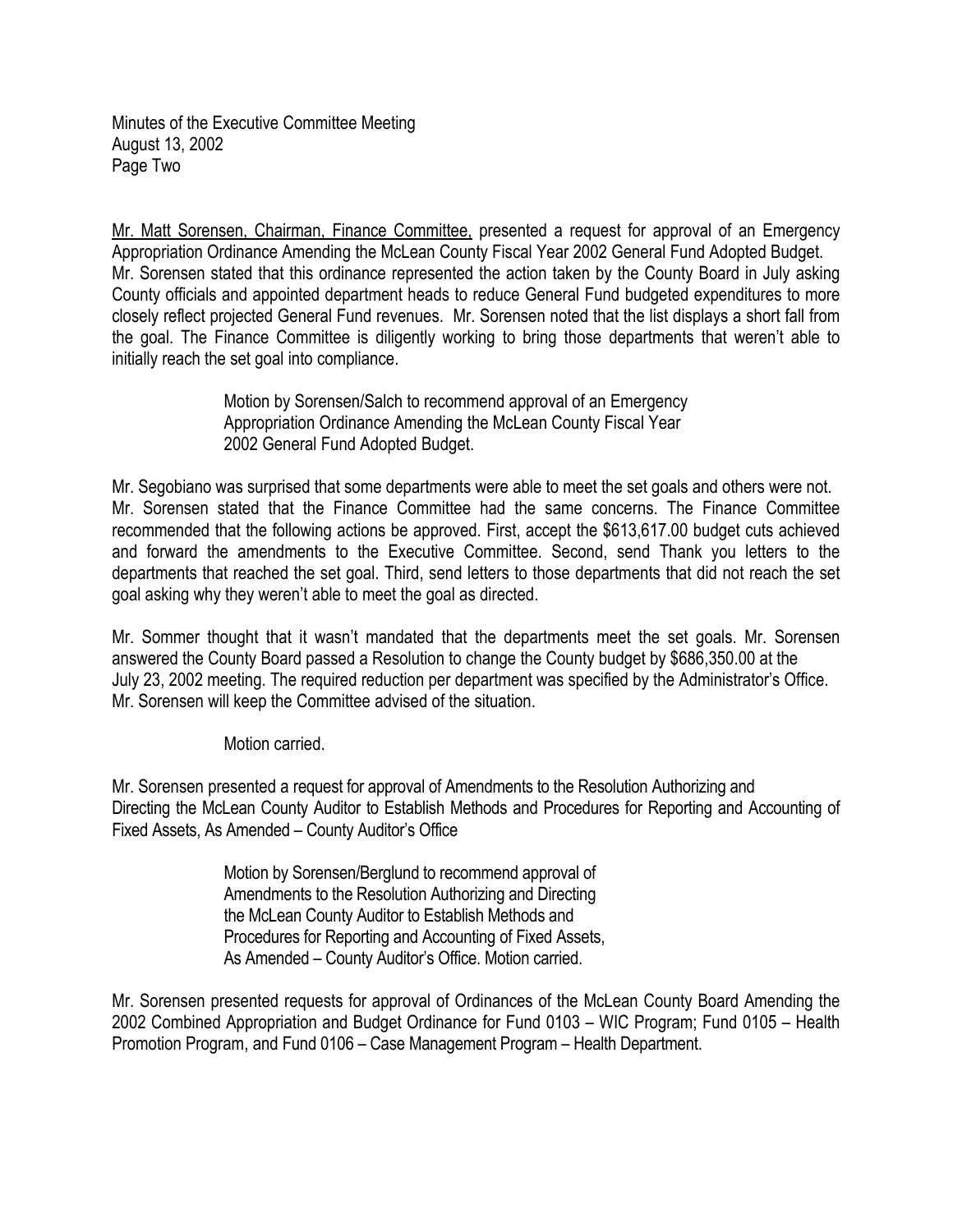Minutes of the Executive Committee Meeting August 13, 2002 Page Three

> Motion by Sorensen/Salch to recommend approval of Ordinances of the McLean County Board Amending the 2002 Combined Appropriations and Budget Ordinances for Fund 0103 – WIC Program; Fund 0105 – Health Promotion Program, and Fund 0106 – Case Management Program – Health Department. Motion carried.

Mr. Sorensen presented for approval of a Resolution to Not Place the Property Tax Extension Limitation (Tax Caps) Referendum on the November 2002 Ballot.

> Motion by Sorensen/Salch to recommend approval of Committee Recommendation to Not Place the Property Tax Extensions Limitations (Tax Caps) Referendum on the November 2002 Ballot.

Mr. Segobiano asked why the Executive Committee was voting on this issue. If the Finance Committee made a recommendation, then the County Board should consider the Finance Committee recommendation, debate this issue and come to a decision. Chairman Sweeney explained that one Committee should not make the decision for the twenty County Board members. Mr. Segobiano suggested that the recommendation made by the Finance Committee be sent to the County Board without further discussion.

Mr. Hoselton expressed his concern that the Tax Cap Referendum will be shot down before it can be decided by the voters. Mr. Hoselton noted that the McLean County Board's make up is rather unique and it is a certainty that many of the Board members will not be affected if the tax cap referendum question is not placed on the ballot. However, for individuals on Social Security and on fixed incomes, the tax cap would be very beneficial. It is the responsibility of the County Board members to allow the voters to make their own decision by placing the referendum on the November ballot. Mr. Segobiano agreed that the people should have the right to vote for it or against it. It should not be a decision that the County Board makes for them.

Mr. Pokorney noted that Board members agreed on the process that this issue would be discussed and recommended, one way or the other, by the Finance Committee and the Executive Committee before it goes to the County Board for final action. However, Mr. Pokorney expressed his concern that if the Executive Committee votes in favor of this Resolution, due influence would be placed on Board members to follow suit. Mr. Pokorney favors sending this issue to the County Board without any action from the Executive Committee.

> Substitute motion by Segobiano/Bass to recommend sending the Property Tax Extension Limitation Referendum issue to the County Board without any recommendation or action from the Executive Committee.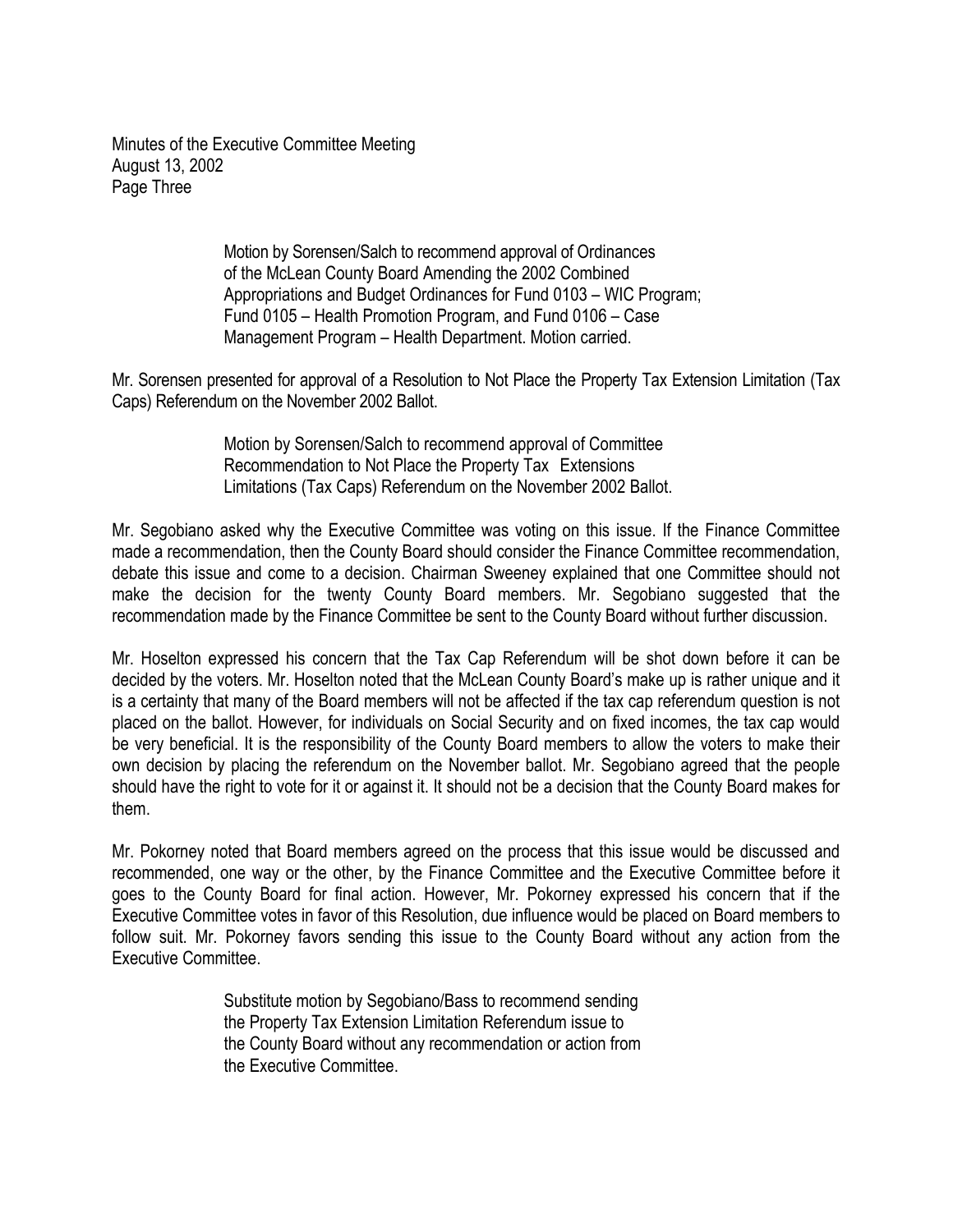Minutes of the Executive Committee Meeting August 13, 2002 Page Four

| Chairman Sweeney called the roll: |     |
|-----------------------------------|-----|
| Gordon:                           | No  |
| Sommer:                           | No  |
| Bass:                             | Yes |
| Pokorney:                         | Yes |
| Segobiano:                        | Yes |
| Sorensen:                         | No  |
| Berglund:                         | No  |
| Salch:                            | No  |
|                                   |     |

Chairman Sweeney stated that with a vote 3 in favor and 5 opposed, the substitute motion was defeated.

Mr. Gordon voted against the substitute motion because it is his belief that an Executive Committee recommendation, by itself, would not influence a member of the County Board.

Mr. Sorensen has some concerns with the subject of representation. The biggest flaw with the issue of placing this referendum on the ballot is the fact that the residents of the City of Bloomington and the Town of Normal would have the ability to vote in a tax cap for other areas of the County. Allowing the majority to vote on this issue, when the issue won't affect the majority of the voters, is not right.

Mr. Bass asked Mr. Zeunik if the County's tax rate had ever exceeded the 5% rate. Mr. Zeunik answered that the 5% rate has been exceeded two or three time in the past fourteen years. Mr. Bass asked if in the event that the 5% rate has to be exceeded, can the 5% be set aside in case of an emergency. Mr. Zeunik stated that the law states that the extension limiting rate should be 5% or the cost of living inflation rate. Presently, due to the inflation rate, the maximum extension limiting rate increase would be less than 2%.

Mr. Sommer stated that there really is no such thing as a real tax cap. For example, Livingston County has had tax caps and has been levying against the tax caps for two years. On his son's property in Livingston County, property taxes increased 7% this year. This increase illustrates how tax caps do not really cap property taxes, especially in light of the decrease in farmland values. Mr. Sommer commented that for low income families living on a fixed income current law permits the assessed rate to be frozen.

Mr. Owens commented on the representation side of the referendum issue. Mr. Owens stated that he would rarely vote against placing an issue on a ballot, because voters should be allowed to exercise their right to vote. As a representative of the City of Bloomington, allowing his constituents to vote on an issue that does not affect them would be a problem.

> Motion by Sorensen/Salch to recommend approval of the Finance Committee recommendation to Not Place the Property Tax Extensions Limitation (Tax Caps) Referendum on the November 2002 Ballot.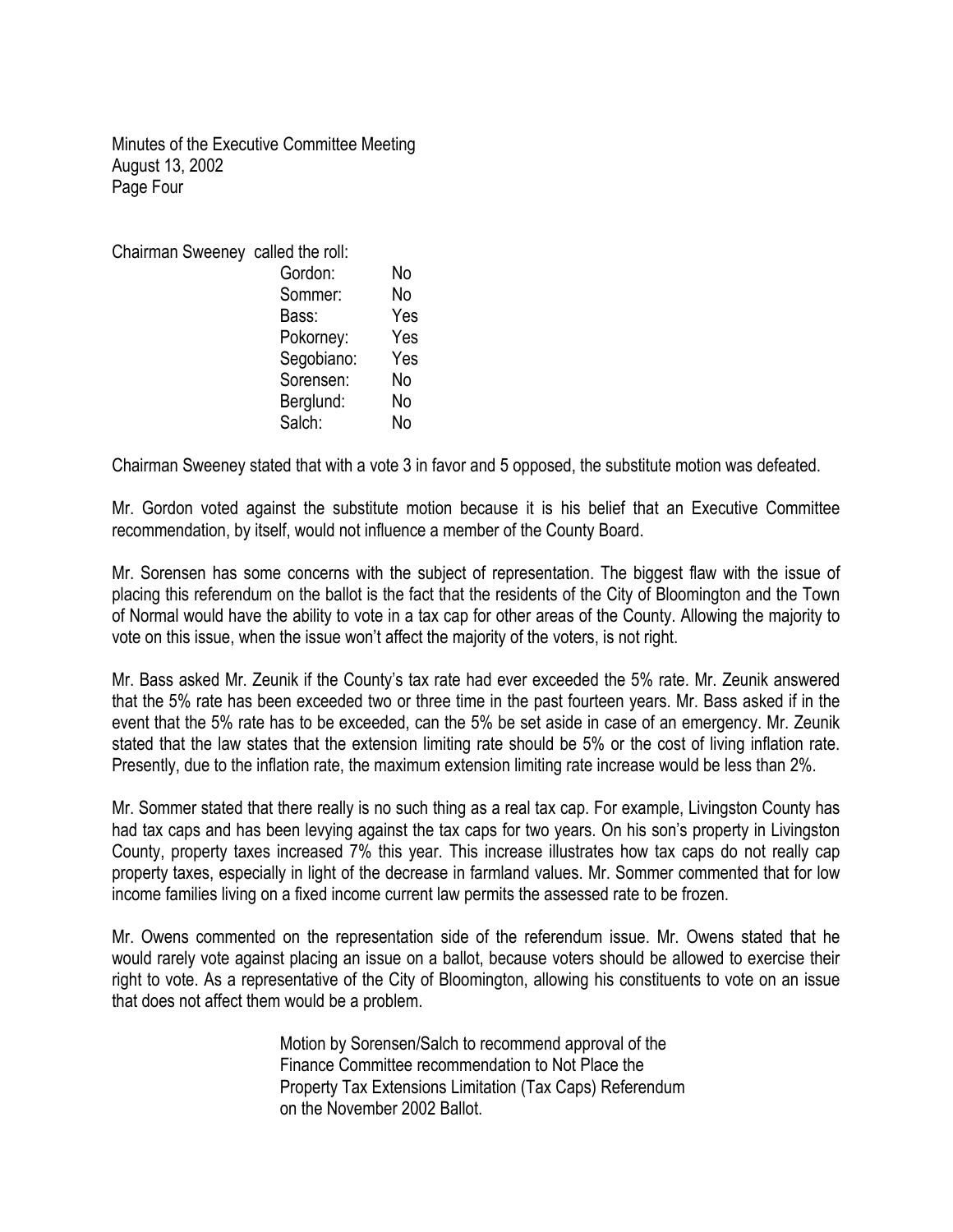Minutes of the Executive Committee Meeting August 13, 2002 Page Five

> Motion carried 6-1-1, with Member Pokorney voting "No" and Member Segobiano voting "Present."

Mr. Gene Salch, Chairman of the Property Committee, stated that the Committee has no items for action.

Mr. Joe Sommer, Chairman of the Justice Committee, presented a request for approval to enter into an Intergovernmental Agreement with the City of Bloomington and the Town of Normal to receive a share of Local Law Enforcement Block Grant from the Bureau of Justice Assistance – Sheriff's Office

> Motion by Sommer/Gordon to recommend approval of an Intergovernmental Agreement with the City of Bloomington and the Town of Normal to receive a share of Local Law Enforcement Block Grant from the Bureau of Justice Assistance – Sheriff's Office. Motion carried.

Mr. Sommer presented a request for approval of an Emergency Appropriation Ordinance Amending the McLean County Fiscal Year 2002 Combined Annual Appropriation and Budget Ordinance General Fund 0001, ESDA Department 0047.

> Motion by Sommer/Salch to recommend approval of an Emergency Appropriation Ordinance Amending the McLean County Fiscal Year 2002 Combined Annual Appropriation and Budget Ordinance General Fund 0001, ESDA Department 0047. Motion carried.

Mr. Sommer presented a Legal Opinion regarding the Re-Organization/Re-Structuring of the Emergency Telephone System Board and the Metro McLean County Centralized Communications Center for the Committee's information and review.

Mr. George Gordon, Chairman of the Land Use and Development Committee presented a request for approval of the Regional Planning Service Agreement with the McLean County Regional Planning Commission.

> Motion by Gordon/Salch to recommend approval of the Regional Planning Service Agreement with the McLean County Regional Planning Commission. Motion carried.

Chairman Sweeney asked whether there were any further questions or comments. Hearing none, Chairman Sweeney asked whether there were any other business and communications matters to address.

Chairman Sweeney presented the bills as recommended by the Auditor's Office for approval.